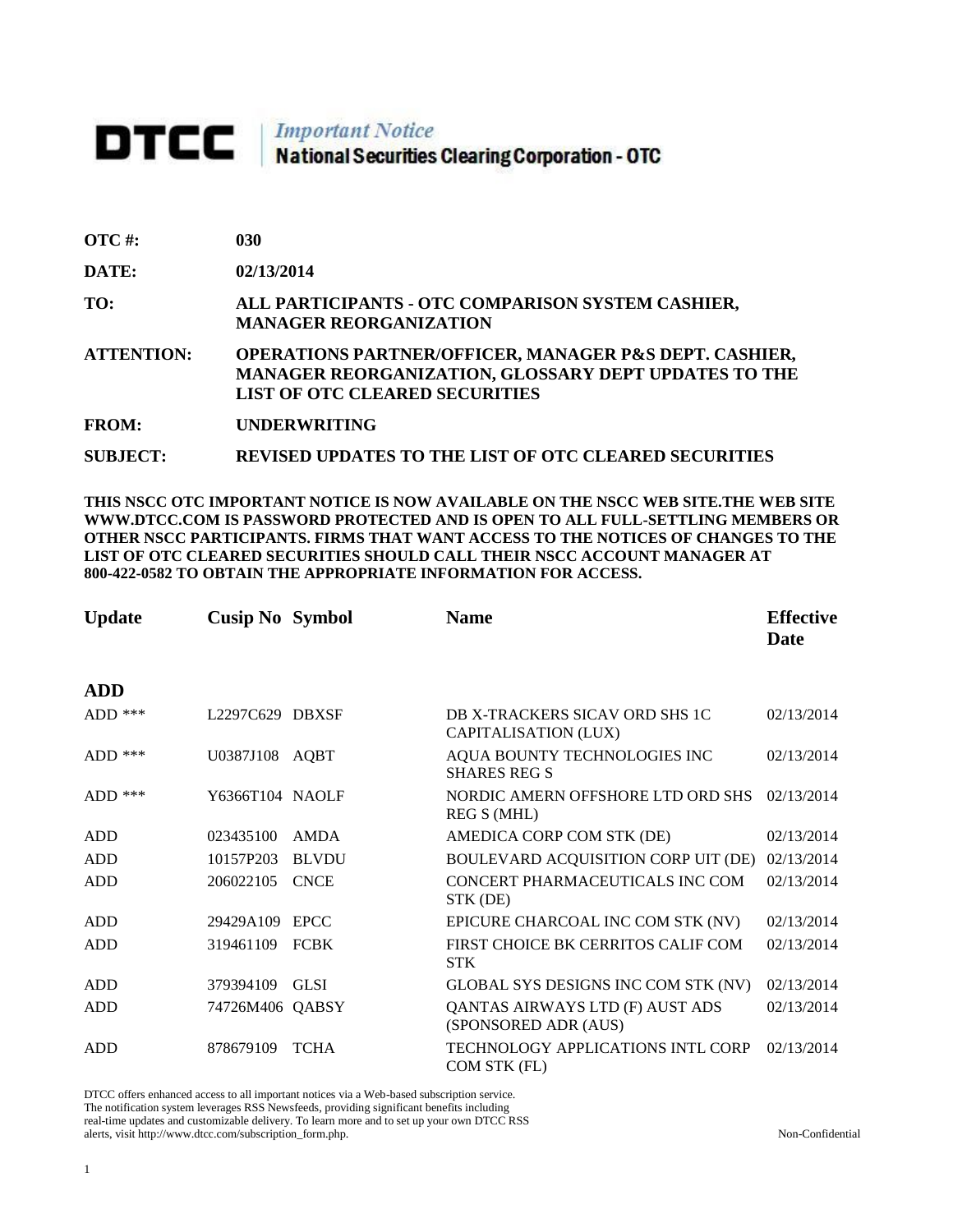## **DELETE**

| SEC 12J<br><b>SUSPENSION</b> | G21176303 | <b>CABLE</b> | CHINA CABLECOM HLDGS LTD ORD SHS<br>(VG) | 02/13/2014 |
|------------------------------|-----------|--------------|------------------------------------------|------------|
| SEC 12J<br><b>SUSPENSION</b> | 693790206 | PALC.        | PACIFIC ALLIANCE CORP COM STOCK (DE)     | 02/13/2014 |

## **SYMBOL CHANGES**

|                          |  | 05156T701 AGRDD TO: AGRDF AURIGA GOLD CORP ORD SHS (CDA)  | 02/13/2014 |
|--------------------------|--|-----------------------------------------------------------|------------|
|                          |  | 63009M100 NNTCF TO: NTSFF NANOTECH SEC CORP ORD SHS (CDA) | 02/13/2014 |
| 984015107 GAIFD TO: XBIO |  | XENETIC BIOSCIENCES INC COM STK (NV) 02/13/2014           |            |

## **REORGANIZATION**

| <b>DELETE</b> | G0225L188 AVSTF |              | ALTERNATIVE INVT STRATEGIES LTD SHS<br>POST RED GBP (UK)             |            |
|---------------|-----------------|--------------|----------------------------------------------------------------------|------------|
| ADD $***$     | G0225L196 AVSTF |              | ALTERNATIVE INVT STRATEGIES LTD SHS 02/13/2014<br>POST RED GBP (GGY) |            |
| <b>DELETE</b> | G8086V104 SZIHF |              | SHENZHEN INTL HOLD LTD SHS                                           |            |
| $ADD$ ***     | G8086V146 SZIHD |              | SHENZHEN INTL HLDGS LTD ORD SHS<br>(BMU)                             | 02/13/2014 |
| <b>DELETE</b> | R82401101       | <b>SRMGF</b> | SPAREBANKEN MIDT NORGE PRIMARY<br><b>CAPITAL CERT</b>                |            |
| ADD ***       | R83262114 SRMGF |              | SPAREBANK 1 SMN PRIMARY CAPITAL<br>CERT (NOR)                        | 02/13/2014 |
| <b>DELETE</b> | 01165Q101 ALAS  |              | ALAS AVIATION CORP COM STK (DE)                                      |            |
| <b>ADD</b>    | 29271Y106 ELED  |              | ENERGIE HOLDINGS INC COM STK (DE)                                    | 02/13/2014 |
| <b>DELETE</b> | 81783N409 SAPX  |              | SEVEN ARTS ENTERTAINMENT, INC.<br><b>COMMON STOCK (NV)</b>           |            |
| <b>ADD</b>    | 81783N508 SAPXD |              | SEVEN ARTS ENTMT INC NEW COM STK<br>(NV)                             | 02/13/2014 |
| <b>DELETE</b> | 90343Y300 UMKR  |              | U S MINE MAKERS INC COM STK (NV)                                     |            |
| <b>ADD</b>    | 92648A102 VIDG  |              | VID3G INC COM STK (WY)                                               | 02/13/2014 |
| <b>DELETE</b> | 927118208       | <b>VEDO</b>  | VILLAGEEDOCS INC COMMON STOCK                                        |            |
| <b>ADD</b>    | 43508J105       | <b>HIHI</b>  | HOLIDAY ISLAND HLDGS INC COM STK<br>(DE)                             | 02/13/2014 |
| <b>DELETE</b> | 927592105       | <b>CRDW</b>  | <b>VINYL PRODS INC</b>                                               |            |
| <b>ADD</b>    | 227871100       | <b>CRDW</b>  | CROWD SHARES AFTERMARKET INC COM 02/13/2014<br>(NV)                  |            |